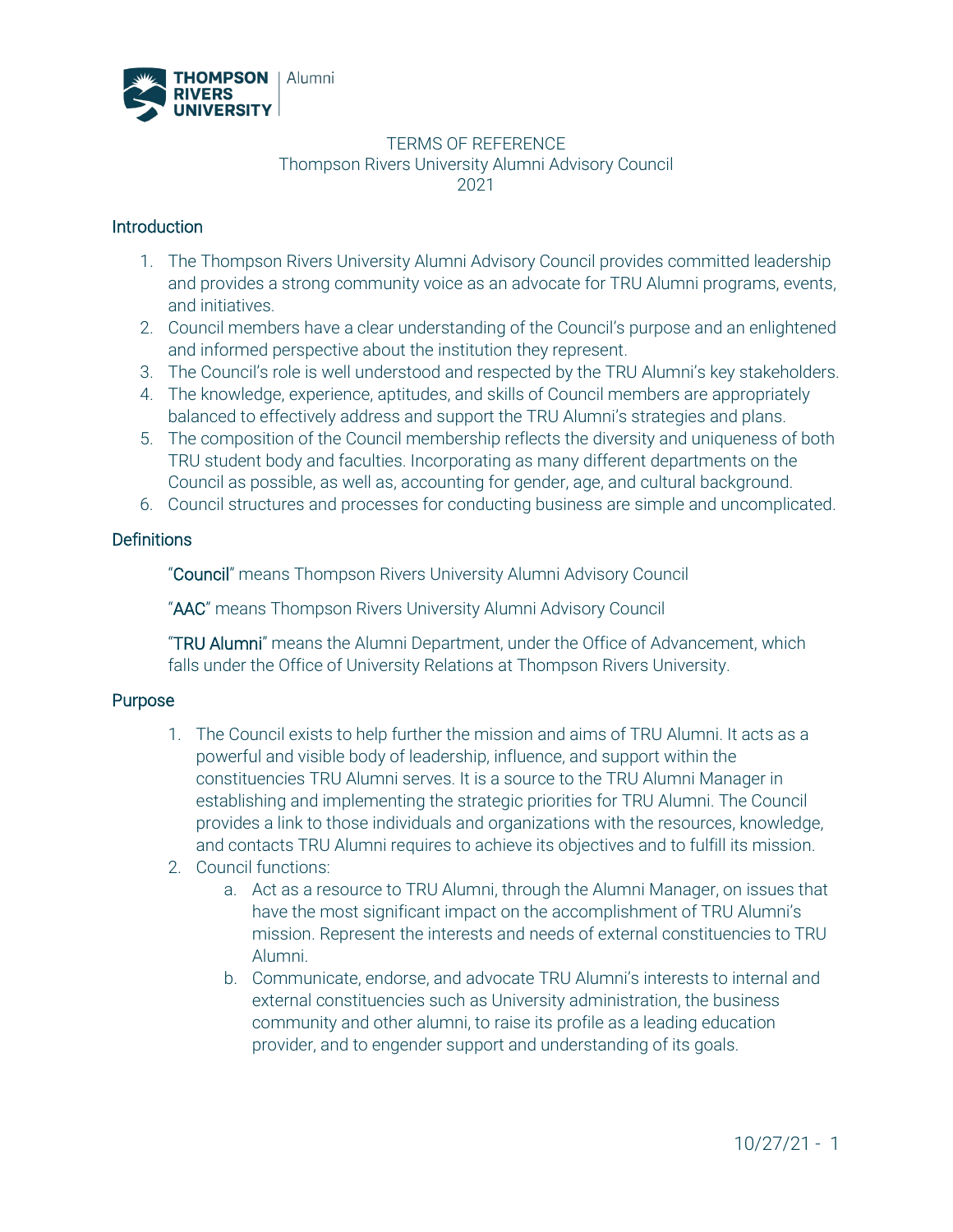

#### TERMS OF REFERENCE Thompson Rivers University Alumni Advisory Council 2021

- c. Assist TRU Alumni in meeting its financial development objectives by connecting TRU Alumni with potential individual and organizational contributors.
- d. Act as a confidential sounding Council to the TRU Alumni Manager on issues pertaining to the advancement of TRU Alumni and the achievement of its vision.

# **Membership**

- 1. Criteria For Membership
	- a. Candidates for Council membership will be prominent alumni or leaders within the business community, government, media, or public sectors. The AAC will be 15-20 members and may come from a broad cross-section of local, regional, national, and international interests.
	- b. The composition of the AAC will strike an appropriate balance among degree/department affiliations, age, gender, and ethnicity to reflect the diversity of the community.
	- c. Candidates for membership to the Advisory Council will have:
		- i. Demonstrated interest and commitment to the well-being and advancement of TRU Alumni as evidenced by participation in its activities, knowledge and understanding of its mission and objectives.
		- ii. Reputation and standing in the local, regional, national, and international community and widely recognized professional achievement, signified by responsibility within their organization.
		- iii. Background, expertise, and/or influence in areas of special significance to positioning and building increased advantage for the TRU Alumni.
		- iv. Ability to attend and participate in Council meetings in person, or virtually.
- 2. Membership Term
	- a. Appointment to the Council is initially for a two-year renewable term for a two-term maximum.

### **Expectations**

- 1. Meetings
	- a. Council meetings are held twice yearly, are approximately 2-3 hours in length and are scheduled to coincide, where appropriate, with special events.
	- b. Meeting agendas will focus on one or two issues of substance to TRU Alumni's strategy and planning and will include updates on progress of key initiatives.
- 2. Members will prepare for and regularly attend Council meetings at least once per year. Observe the confidentiality of the Council's deliberations and sensitive materials about TRU Alumni. Is prepared to contribute their personal views and experience on matters under consideration by the Council.